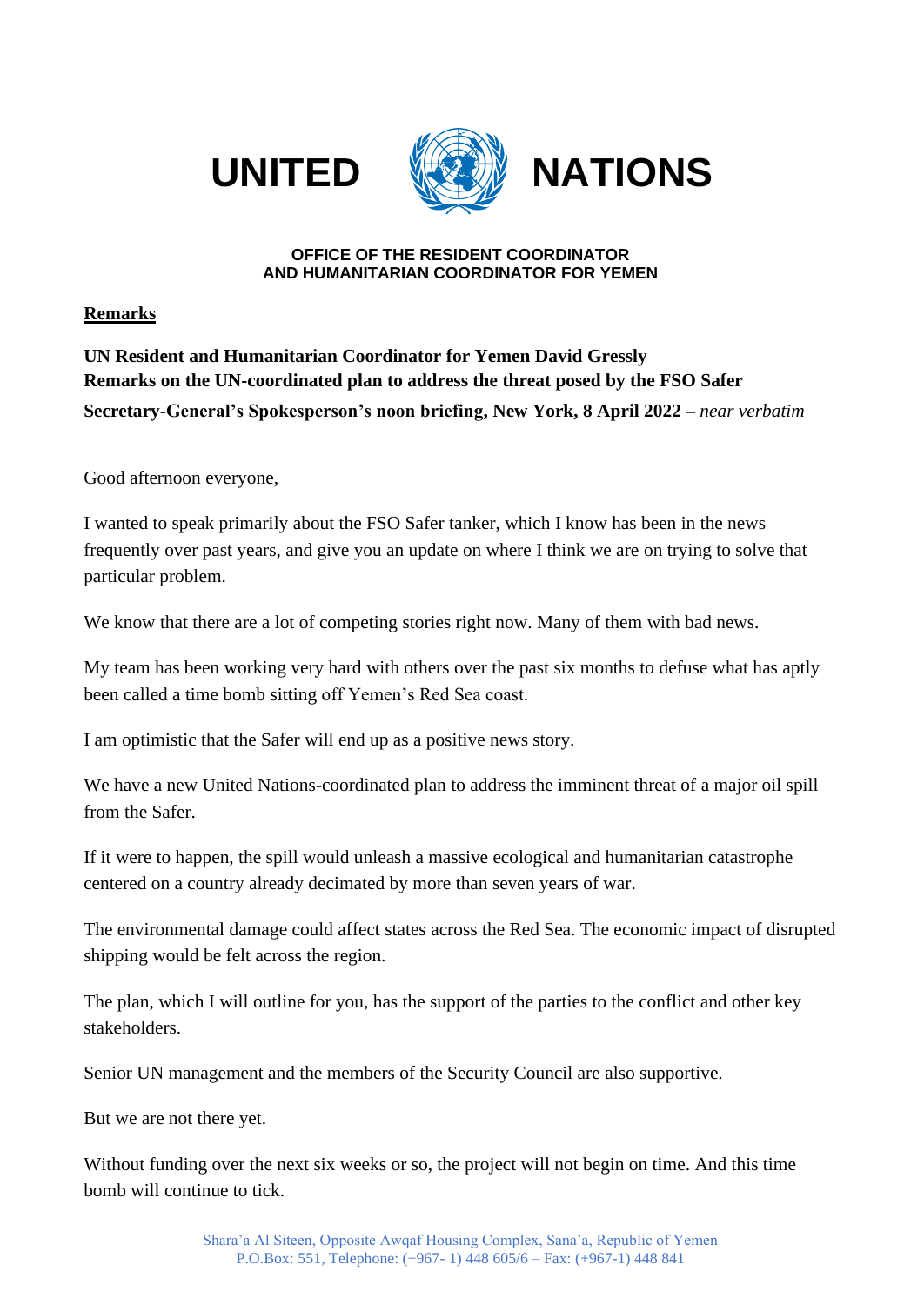My particular concern is we need to finish this operation by the end of September to avoid the turbulent winds and currents that start in the latter part of the year – in October, November December – increasing the risk of a breakup and, also, increasing the risk in conducting any operation

So the timing is tight.

In March, a UN-led mission to the Ras Issa peninsula, near to where the Safer is anchored, confirmed that the 45-year-old supertanker is rapidly decaying.

It is at imminent risk of spilling a massive amount of oil due to leakages or an explosion.

Just as an example, the inert air that is normally used to inhibit explosions has long disappeared. The systems that had produced that inert air is no longer functioning. So an explosion is much more likely.

In 1988, the Safer was converted into a floating storage and offloading facility – an FSO – and brought to where it is today.

It holds a million barrels of oil  $-1.1$  million to be exact. Four times the amount the Exxon Valdez spilled.

Production, offloading and maintenance operations on the Safer halted in 2015 because of the war.

The vessel is now beyond repair.

A significant spill would devastate fishing communities on Yemen's Red Sea coast. Half a million people working in the industry there have 1.7 million dependents.

Two hundred thousand livelihoods could be instantly wiped out by a spill. Whole families would be exposed to life-threatening toxins.

A major oil spill would likely close, at least temporarily, the ports of Hodeidah and Saleef. These are essential to bring in food, fuel and life-saving supplies. Seventeen million people are food insecure in Yemen, already as we speak.

The environmental impact on water, reefs and life-supporting mangroves would be severe. Saudi Arabia, Eritrea, Djibouti and Somalia are also at risk.

Cleanup costs are estimated at US\$20 billion.

That does not count the cost of environmental damage across the Red Sea. Or the billions that could be lost due to disruptions to shipping through the Bab al-Mandab Strait, which is also a passageway to the Suez Canal. Think of the Ever Given.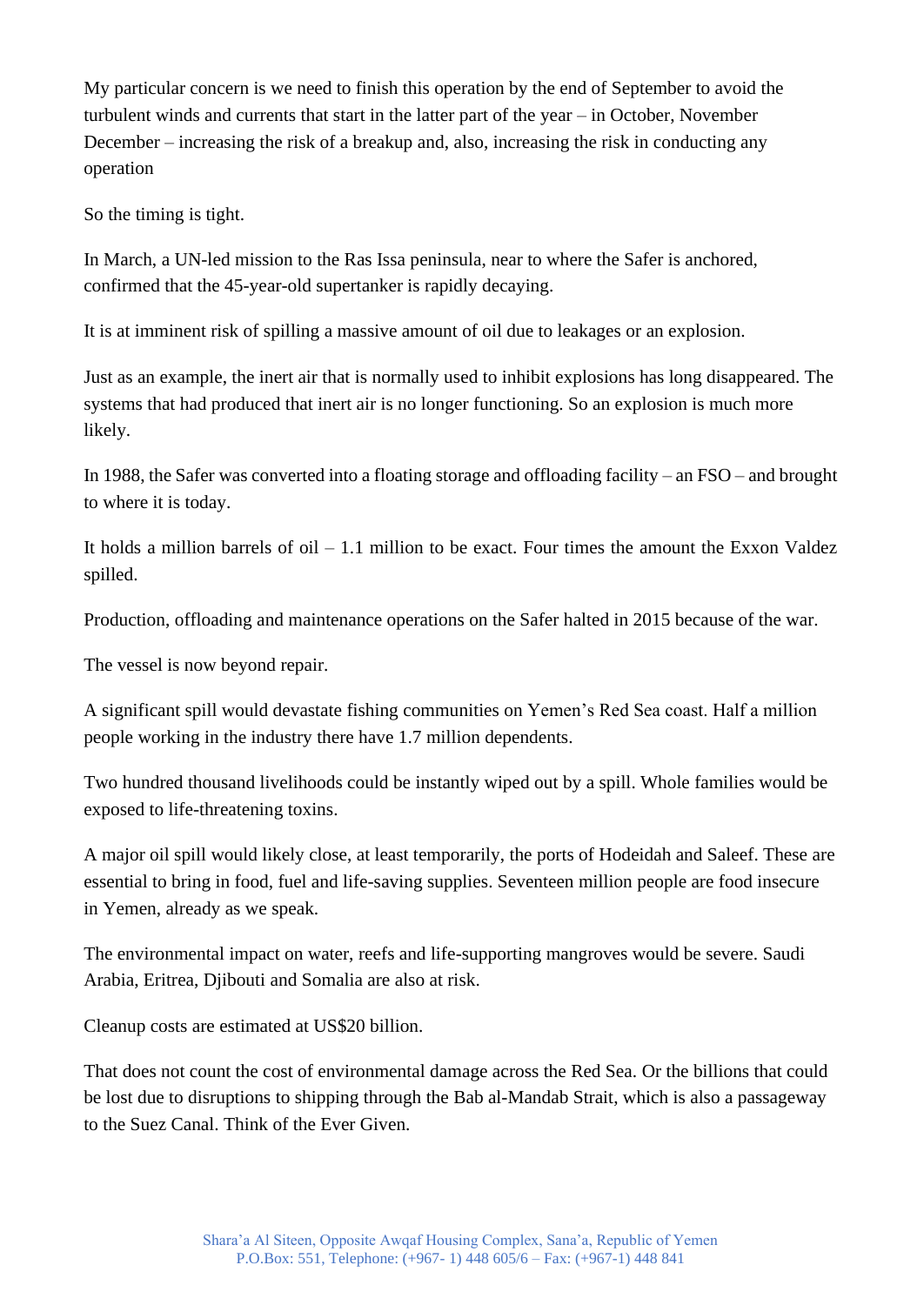The good news is the United Nations has a viable plan to address the threat. The plan is supported by the Government of Yemen in Aden. As you know, I signed a memorandum of understanding with the Sana'a-based de facto authorities, which control the area where the vessel is located.

The MoU established a framework for cooperation in which the Sana'a-based authorities have committed to facilitating the success of the project.

The plan includes two tracks:

- Installation of a long-term replacement vessel for the FSO Safer within a target period of 18 months, once we mobilize the resources.
- A four-month emergency operation to eliminate the immediate threat by transferring the oil to a safe temporary vessel.

The Safer and the temporary vessel would remain in place until the oil is transferred to the permanent replacement vessel, at which point the existing Safer would be towed to a yard and sold for salvage.

## *The cost*

The two tracks of the operational plan will proceed simultaneously. Raising funds for both is critical to deliver a sustained solution to the threat.

The technical work to establish the costs associated with an appropriate replacement vessel are well under way. We should have that cost soon.

We have also established the cost for the emergency operation at approximately US\$80 million. This includes: the salvage operation, the lease of a very-large crude carrier to hold the oil and crew and maintenance for 18 months – the period of time required to get a replacement in place. We have also provided hand-outs that give you more details.

Next week, I'll lead a mission to donor capitals in the Gulf region to discuss the plan and seek their support.

The Kingdom of the Netherlands, which is a critical stakeholder in support of the UN's efforts, will host a pledging event in coming weeks – in the month of May.

The plan's success hinges on donor commitments of funds now to begin work by the beginning of June.

Waiting beyond then would mean delaying the start of the project by several months, leaving this time bomb to continue to tick.

That is why I am reminding the world of the imminent threat posed by the FSO Safer, highlighting the viable UN-coordinated plan to address it, and stressing that we will not succeed without urgent funding.